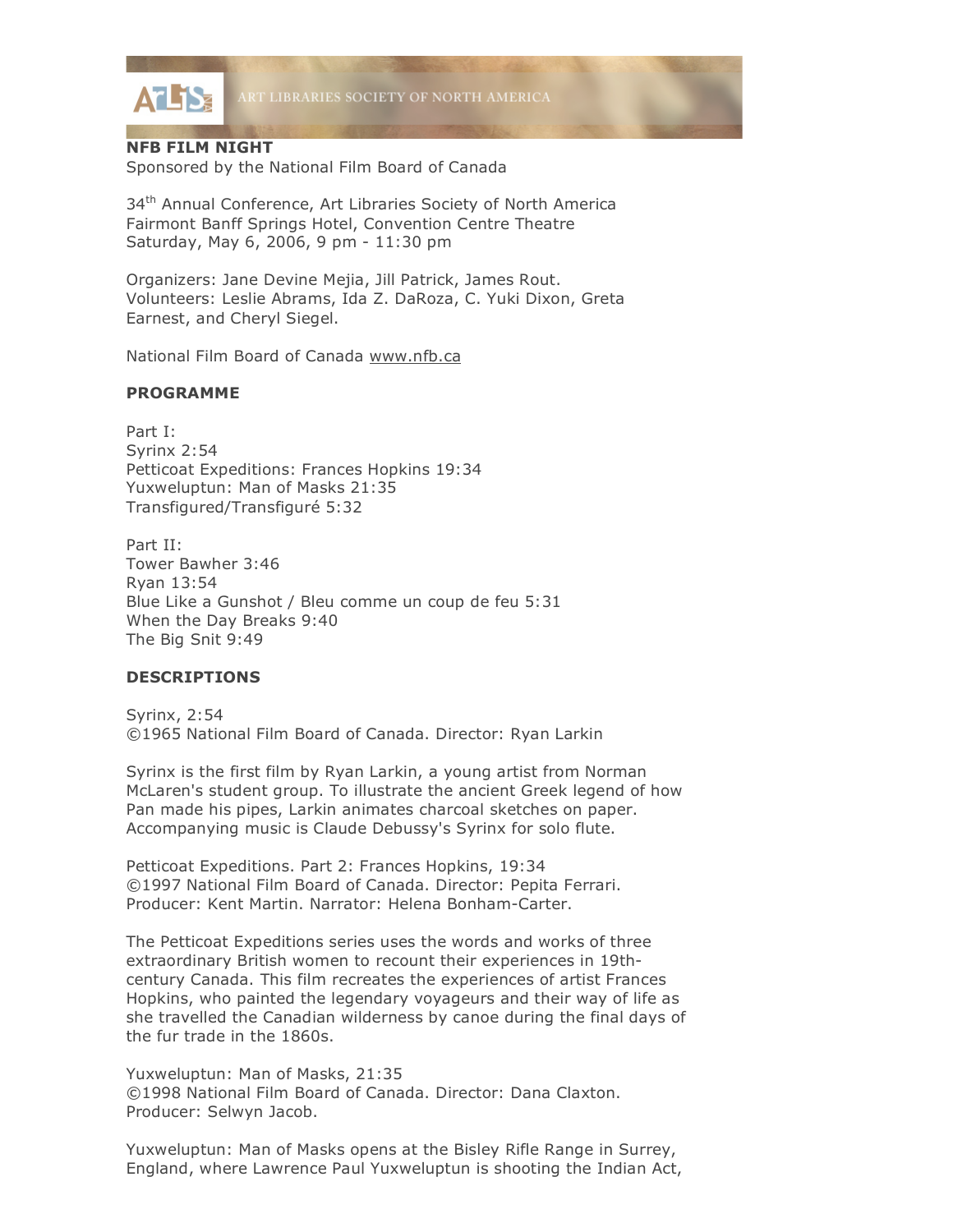a performance piece to protest the ongoing effects of the 1868 legislation on Canadian Aboriginal people. Yuxweluptun is a modernist whose artistic influences come from his home in Vancouver, British Columbia. One of Canada's most important painters, this Salish artist has exhibited in Paris, Zurich, Barcelona and Switzerland.

Transfigured/Transfiguré, 5:32

©1998 National Film Board of Canada. Director/Animator: Stephen Arthur. Producers: Stephen Arthur, George Johnson.

Butterflies, totem poles and satellites. Incisive lines and slashes of color. Images inspired by West Coast Aboriginal art, by nature and by personal experience. Welcome to the world of Canadian painter Jack Shadbolt, and to Transfigured/Transfiguré, Stephen Arthur's brilliant animated homage to his work. Winner of Leo Award (Vancouver, 2000) for Best Musical Score in an Animated Production (Jean-Luc Perron); and Silver Award (Expo of Short Film and Video, New York, 1999) for Animation.

Tower Bawher, 3:46 ©2006 National Film Board of Canada. Director/Animator: Théodore Ushev. Producer: Marc Bertrand.

Tower Bawher is a whirlwind tour of Russian constructivist art, as Bulgarian-born filmmaker Théodore Ushev pays homage to the movement with cascading, energetic animation. Constructivism was born out of the Russian Revolution of 1917, and Tower Bawher is filled with visual references to artists of the era (including Vertov, Stenberg, Rodchenko, Lissitsky and Popova), who saw their art as being in the service of the people.

#### Ryan, 13:54

©2004 Copper Heart Entertainment Inc./National Film Board of Canada. Director: Chris Landreth. Producers: Steven Hoban, Marcy Page, Mark Smith.

This Oscar-winning film is a highly original tribute to Canadian animator Ryan Larkin. Thirty years ago, Ryan created some of the most influential animated films of his time. Today, he lives on welfare and panhandles for spare change in Montreal. Other Awards: Genie for Best Animated Short, and four awards at the Cannes Film Festival.

Blue Like a Gunshot / Bleu comme un coup de feu, 5:31 ©2003 National Film Board of Canada. Director/Animator: Masoud Raouf. Producer: Marc Bertrand. Original music: Robert M. Lepage.

This short animated film is the visual transposition of a powerful poem about the barbarity of our world. Director Masoud Raouf suggests intense emotions through his deft manipulation of oil paints on glass, his sensitive use of colour and the dynamic gesture of his painting. Awards: Best Short Film – category: War and Peace, Vermont International Film Festival; Award for Best Animation, Soirée des Jutra, Montreal.

# When the Day Breaks, 0:40

©1999 National Film Board of Canada. Directors/Animators: Windy Tilby, Amanda Forbis. Producer: David Verrall.